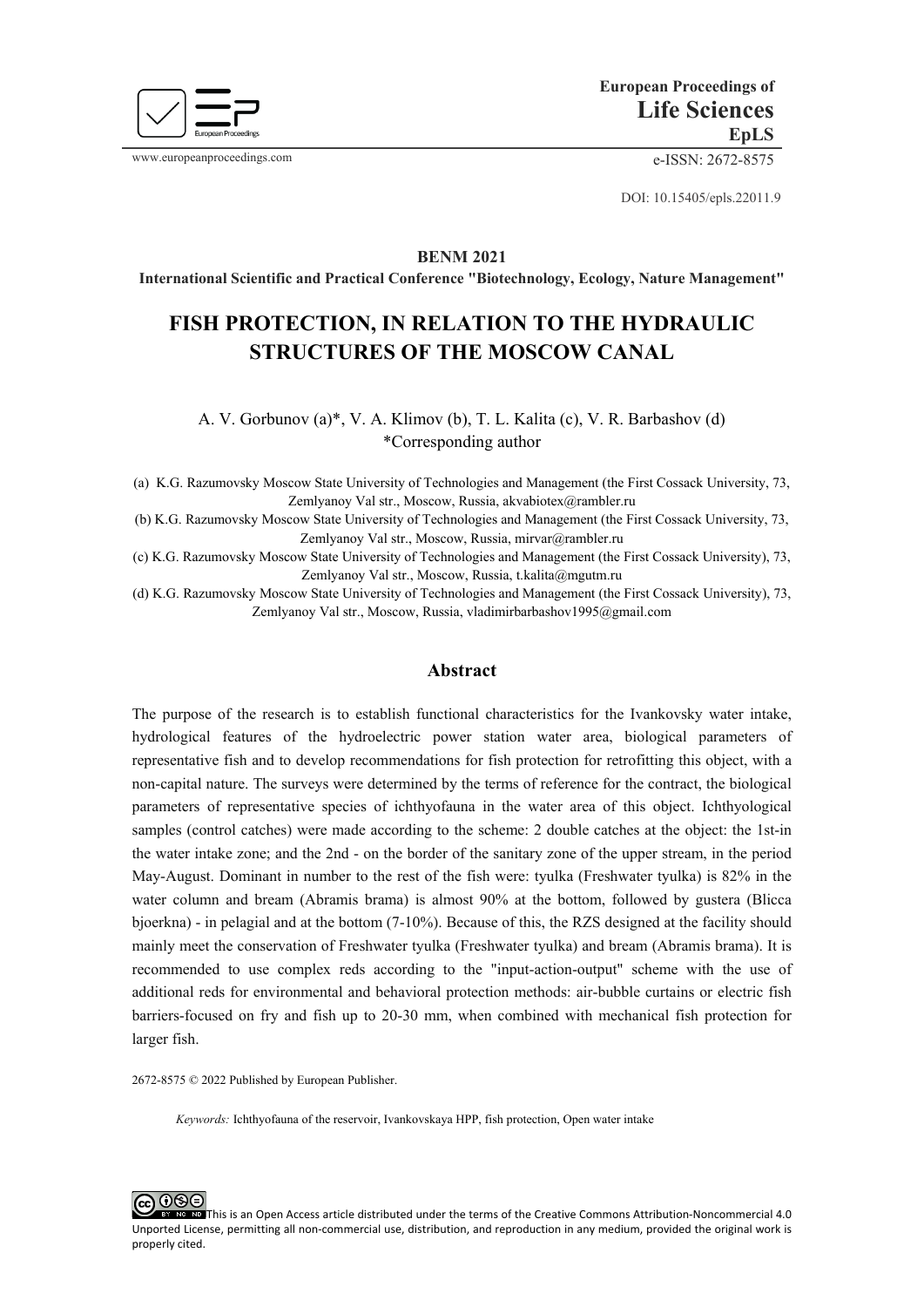## **1. Introduction**

A group of specialists from the Institute of "Biotechnology and Fisheries" (BiRH), the Department of "Biology and Ichthyology" of the K. G. Razumovsky Moscow State Technical University (PKU) on the basis of an economic contract, conducted a number of scientific studies to study the impact of water intakes of existing hydraulic structures (GTS) of the Moscow Canal (5 objects in total) on the ichthyofauna of a water body, in order to determine the need for the arrangement of fish protection structures (RZS) and their functional technological type. These surveys, analysis and processing of the results were carried out at a number of hydraulic engineering facilities of the customer, in the periods from April to September from 2015 to 2020. This material presents some results on the topic "ecological and behavioral methods of fish protection, in relation to the hydraulic structures of the Moscow Canal, namely, the open water intake of the Ivankovskaya hydroelectric power station of the Volzhsky district of hydraulic structures (CSG). Ivankovskaya HPP is located in Dubna, Moscow Region, in the upper reaches of the Volga River. The dam raises the horizon of the Volga River by 11 meters and forms a reservoir with a water volume of 1 billion 120 million cubic meters. Along with this, the dam allowed to build a hydroelectric power station with a capacity of 30 thousand kW.

Hydrological, hydromorphological, hydrothermal, hydrobiological and other processes developing in reservoirs differ significantly from similar processes in the conditions of watercourses. In most cases, they are individual, since they are primarily due to local topographic, meteorological, geological and other features of the selected section of the reservoir (Abakumov, 2000). The conditions of water intake from surface sources are divided depending on the stability of the banks and the source bed, channel, ice regimes and clogging. The studied water intake, according to the conditions of water intake, is characterized by us as"light".

The main provisions in the design and reconstruction of such GTS according to the requirements for environmental protection, are regulated by the Set of Rules of SP 58.13330.2012 " SNiP 33-01-2003. Hydraulic structures. Basic Provisions" (Ministry of Regional Development of the Russian Federation, 2011).

#### **2. Problem Statement**

The construction and operation of GTS, as a rule, causes a negative impact on the natural biological resources of water bodies, including the state of fish stocks (Gorbunov et al., 2013). When understanding the influence of hydraulic structures on the hydrobiological regime of a watercourse, it should be borne in mind that watercourses are a complex self-reproducing ecosystem with homeostasis, i.e. the ability to resist the disturbing influence of external abiotic factors. This property of aquatic ecosystems is provided by direct and inverse connections (energy and information) of inorganic and biotic components (Mikheev et al., 2009).

The preservation of such homeostasis (hydrobiocenosis) is possible only within certain limits of changes in external abiotic factors-the limits of the system's resistance (resistance). If the factor goes beyond these limits, it leads to the death of the ecosystem. The long-term existence of an ecosystem near the upper or lower limit of resistance leads to its gradual degradation and, ultimately, to death. The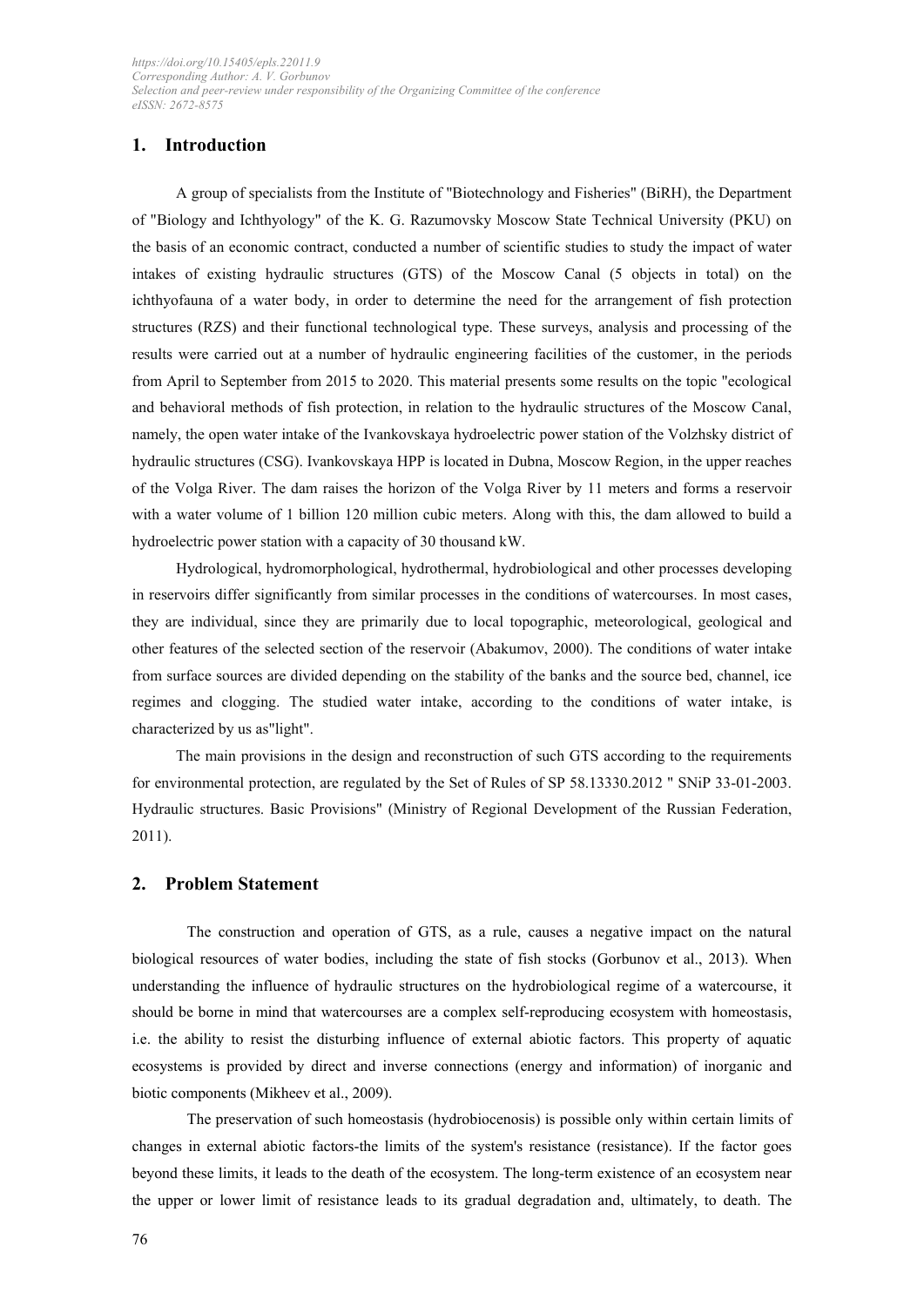functioning of waterworks leads to a violation of the homeostasis of the ecosystem. In the upper reaches, the river, as an ecosystem, is completely destroyed, and in its place a new natural and technical anthropogenic hydraulic system is formed, which has not yet become an ecosystem and, accordingly, does not have the properties of self-reproduction and homeostasis (Gorbunnov & Kozlov, 2019).

When designing and reconstructing the GTS, according to the existing procedure, an environmental assessment (EIA) is carried out, in which the consequences of its impact on the biosphere are predicted, for which the boundaries of water bodies are determined, in the water area of which it is worth expecting a negative impact on bioresources. The safety criteria and their quantitative indicators should be reviewed at least once every 5 years (The Government of the Russian Federation, 2008).

Within such water areas:

- location, boundaries, areas and productivity of spawning grounds, indicating the species composition of spawning commercial fish and spawning dates;
- juvenile fish places of concentration of juveniles with indication of their boundaries, area, as well as species composition, periods of hatching of juveniles and its concentration per unit volume of water;
- migration routes of spawning and passing fish with indication of migration dates and the species composition of migrants;

These data constitute the fisheries characteristics of the water body and (or) its site, they are developed by the responsible organizations of Rosrybolovstvo on the basis of the materials of the state accounting or the fisheries cadastre of the water body; in their absence, special studies are conducted.

To reduce the negative impact of the projected object, the nature and degree of influence of each factor (from among the considered ones) on the conditions for the formation of fish stocks of the water body, taking into account their state at the time of design, is determined; qualitative and quantitative damage to the animal world within the territory of the influence of the hydroelectric Based on this, the composition and volume of necessary fish protection or restoration measures are assigned (Gorbunnov & Kozlov, 2019).

Quantitative damage to the animal world is the influence of hydro-engineering on the circulation of matter in ecosystems due to the removal of a certain animal biomass as a component of natural complexes. Indicators of quantitative damage are

- complete removal of a part of the population of species that inhabited the zones of flooding, processing of the banks and severe flooding of the reservoir;
- small quantity of secondary products in the form of young individuals.

The damage is estimated in natural units, taking into account the species and its ontogenetic parameters. The quantitative side of the damage can also be represented in value terms. The cost estimate of biomass is given for various groups of animals and reflects their consumer value, depending on the economic use, the value for the economy, and other legally established parameters.

Qualitative damage to the animal world can be expressed only in ecological terms, it consists in the violation of the biodiversity of communities, namely:

- in the reduction of species diversity;
- in changing the structure of communities;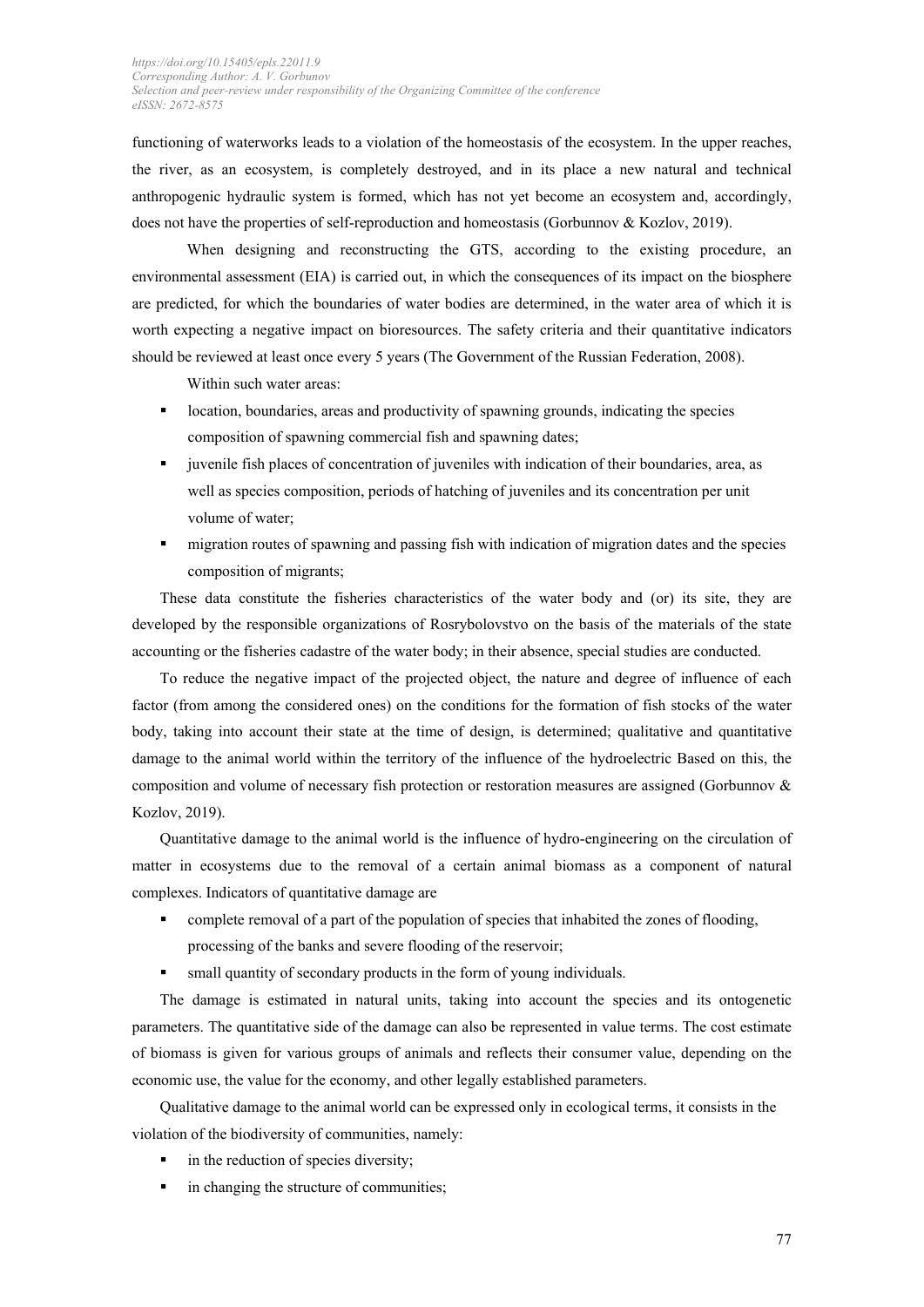in the transition of mass and common species to the category of rare and endangered.

Thus, environmental methods of fish protection, including behavioral ones, in relation to hydraulic structures, are the most important and fundamental qualitative component of the well-being of the hydroecosystem of the GTS location and its biocenoses (Gorbunov et al., 2013).

### **3. Research Questions**

In accordance with the task for scientific research, ichthyological studies of the object were provided for the purpose of hydrobiological justification of the development of effective fish protection for it and the determination of its technological type, taking into account the characteristic bioecological features of the water intake, ichthyological parameters, its water area and hydrological regimes of the water area of this hydroelectric unit. When designing fish protection devices at the facility, along with technical ones, it is also necessary to take into account the following biological characteristics of ichthyocenosis in the behavior of fish and juveniles of its representative species:

- reoreaction the orientation of the fish's head to the current and movement against the water flow. Active and passive migrations, nutrition, protection from predators, some mechanisms of gregarious behavior, etc. are associated with it in fish
- vision is a reception well developed in most freshwater and passing fish, with the exception of sturgeon and some nocturnal predators (catfish, burbot);
- hearing-fish hear in a wide sound range from 16 to 5000 Hz, and in some cases up to 13,000 Hz. Fish do not perceive high sound and ultrasonic frequencies by hearing;
- the lateral line organs are the receptor by which fish perceive mainly the low part of sound vibrations with a frequency from 1 to 25 Hz, hydrodynamic fields and water jets; this is important when fish are oriented in streams with increased turbulence;
- Chemoreception is associated with extremely sensitive organs of smell and taste. The organs of smell are used by fish for signaling, detecting predators and food, and the organs of taste - in search of food.

The above-mentioned biological species characteristics of fish are either the subject of research (Yarovikov, 2017) in relation to a specific one object and the type of possible fish protection, in relation to a hydraulic structure, or these characteristics can be reasonably recommended by the manufacturer of mass-produced fish protection devices.

The research objectives also included monitoring the critical ecological and anthropogenic parameters of this hydraulic structure for the surrounding hydrobiocenosis, for which it was necessary to conduct a screening analysis of the sanitary protection zone of the object, in order to substantiate and develop appropriate ecological and technical recommendations for the object of study in connection with the protection of local ichthyofauna. The planned fish protection of the water intake, which is planned for use, should be considered in several directions:

The 1st direction - provides for the choice of the correct location of water intakes and their water intakes and is associated with the peculiarities of the distribution of juveniles, their migration, seasonal and daily rhythm of ingress in this particular reservoir and watercourse. The area with the minimum concentration of fish for the water intake device is determined;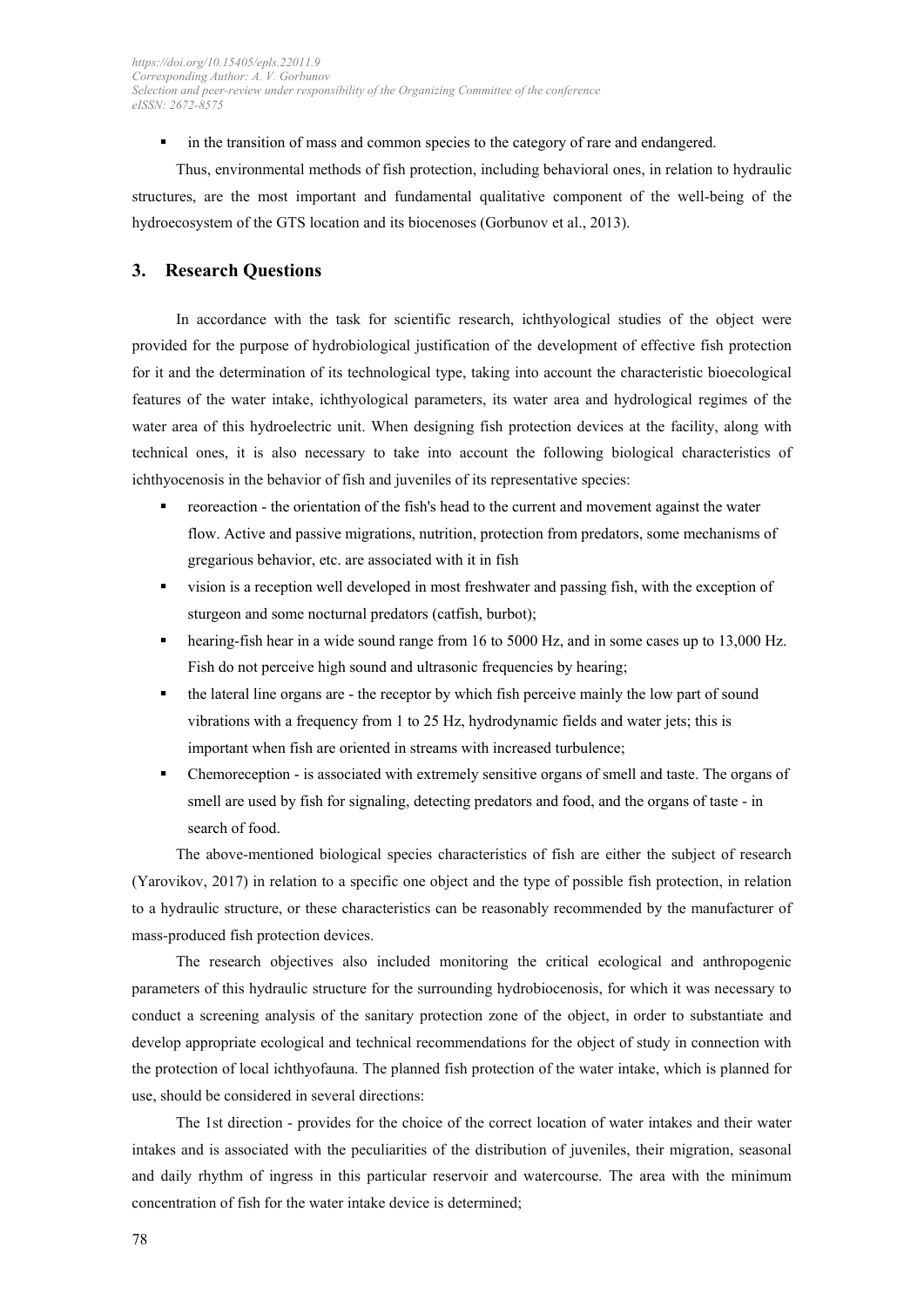The 2nd direction - is related to the protection of fish that have fallen into the area of water intakes, and is based on knowledge of the methods of controlling the behavior of fish, their reactions to individual stimuli used to scare away or the direction of movement of juveniles, as well as knowledge of the speeds of movement of fish.

The seasonal rhythm of getting young fish into water intakes is quite different in different reservoirs and watercourses, and can change over the years. The most dramatic increase in the concentration of juveniles in the water intake area usually occurs as a result of previous spawning of producers or migration of juvenile fish – which also needs to be taken into account when developing recommendations on the applicability of certain fish protection technologies at a particular facility.

#### **4. Purpose of the Study**

The GTS of the Moscow Canal are capital strategic objects (Terekova & Terekov, 2017), which regulate the levels of several navigable rivers and are burdened with a special protection regime. Built more than half a century ago, specialized fish protection systems were not provided for in their composition, but at the same time it is a necessity. Fish protection means (systems and devices) are of particular relevance, taking into account the functional features of the object, the hydrological features of the water area and adapted in efficiency to the biological parameters of representative species of the ichthyofauna of this water body, with which it is possible to retrofit this object without resorting to capital measures. It was the development of such scientific recommendations that was the main goal of our research.

#### **5. Research Methods**

The conducted surveys were carried out in accordance with the terms of reference for the contract, determined by the customer at the actual facility for the biological parameters of representative species of ichthyofauna of this water body, determining the effectiveness of the applied fish protection, and had an applied orientation, therefore, statistical processing of the data obtained (meta-analysis) was not carried out.

The main source of ichthyological materials in these surveys are catches. In small and other reservoirs where there is no regular fishing, ichthyological materials are collected during the control fishing of the reservoir. The state of stocks of a particular fish in a reservoir is judged, first of all, by the size of catches, the quantitative ratio of species groups, the growth of fish (morphometry).

When choosing and using fishing gear, it is necessary that they correspond to the task at hand. First, an assessment is made of the applicability of this fishing gear to the intended object of study; the fishing gear must also correspond to the habitats of the object of study. Secondly, the time of collecting the material is taken into account; it must be remembered that all fishing gear has one or another selectivity, that is, they make a certain systematic error in creating a sample of individuals from the general population.

In this case, due to the specifics of the GTS objects and their special regime zone, fishing rods, set nets/seines, traps are possible for use (with the permission of the Moscow-Oka Territorial Administration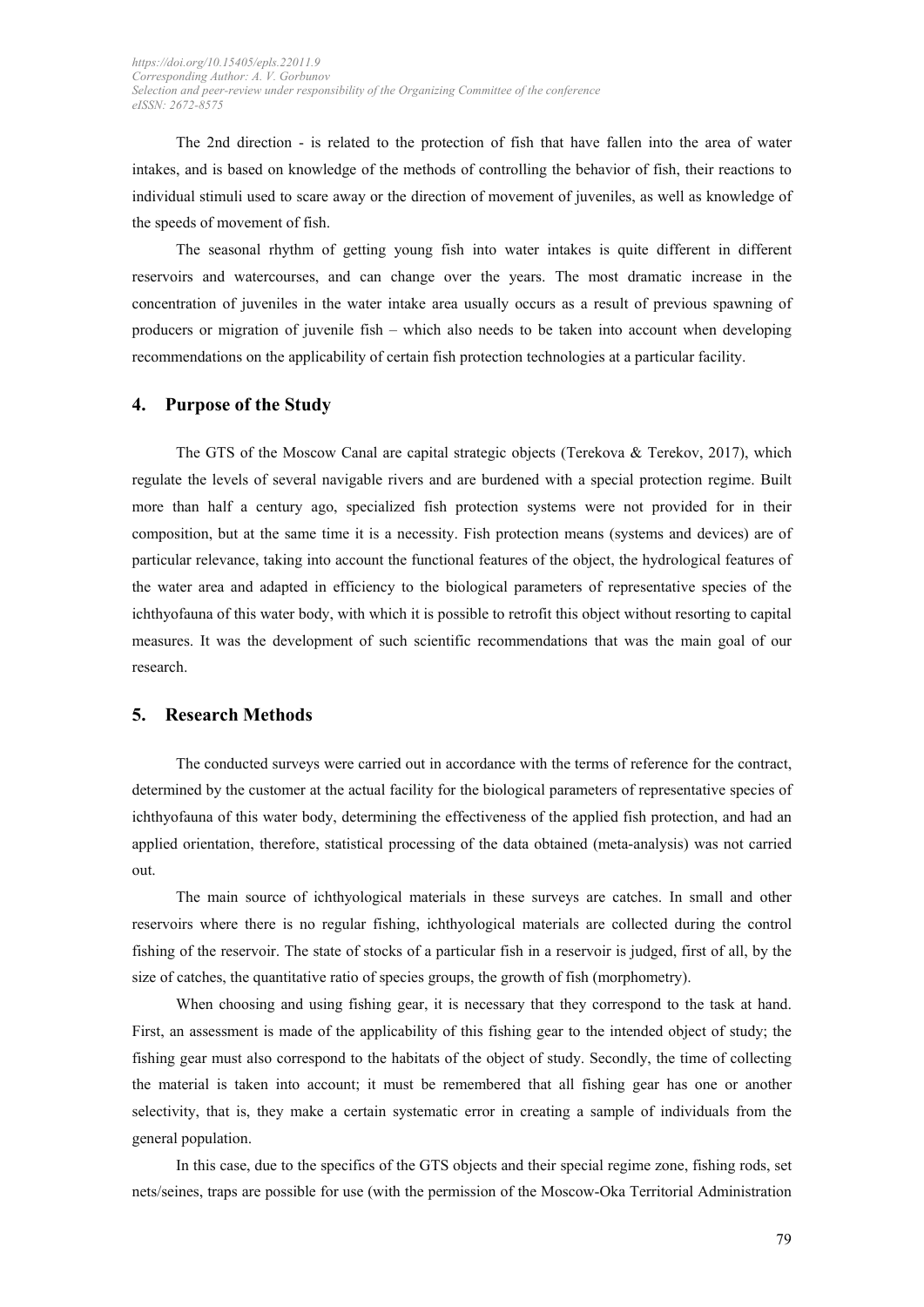of the Federal Agency for Fisheries of the Ministry of Agriculture of the Russian Federation, departments of state control, supervision, protection of aquatic biological resources and their habitat in the city of Moscow and MO - fishing rods, set nets / seines, traps – depending on the tasks set, the objects of research, the complexity and specifics of the water area of the water intake of the object and temporary seasonal and climatic conditions of field research.

During the field research, ichthyological samples (research catches) were carried out according to the scheme: 2 double catches at the facility [1st: in the water intake zone; and 2nd: on the border of the sanitary zone of the upper stream, in the period: May-August. Research and processing of ichthyological material was carried out according to generally accepted methods, the data of control catches (samples) were entered in tables for the object, in the final tables for the hydroelectric unit - were averaged.

Morphological studies. A morphological description of the fish is given for its left side, with asymmetry, the structural features of the right side of the fish are given. The description of the fish begins by indicating the general shape of the body and the ratio of the size of the head to the rest of the body (Zinoviev & Mandritsa, 2003).

Morphometric studies. With the help of a caliper, measurements of the fish under study are made. Sometimes a centimeter tape is used to measure the girth of the fish. All fish have three main parts of the body: the head, trunk and tail. The external border between the head and the trunk is the posterior edge of the gill cover, between the trunk and the tail is the anal opening. When describing the head, its approximate relative size is indicated, and when studying the eyes, it is necessary to specify their relative size and position on the head. For fish measurements, symbols are used in the form of capital letters of Latin names (Pravdin, 1966):

- the total length of the fish from the mouth to the end of the caudal fin (AB), cm
- $\bullet$  the commercial length of the fish from the end of the mouth to the end of the scale cover (AD), cm
- $\bullet$  the length of the fish from the end of the mouth to the recess of the caudal fin (AC), in cm
- total weight of fish with entrails  $(M)$ , g
- $Maximum body thickness (Tmax)$
- **Maximum body height (Hmax);**
- $\blacksquare$  minimum body height (Hmin).

#### **6. Findings**

To assess the dangers for the VBR, it is important to know the fishing value of the reservoir for the national economy. For an objective assessment, in addition to our own data, we also used the materials of other researchers. The reservoir is eutrophic in terms of water quality relative to the VBR, with marked winter freezes.

The ichthyofauna in the reservoir was formed mainly due to the Volga basin, there were 33 species of fish in it, according to various data – the main species - only 12 species (Solomatin & Bazarov, 2014). In 2012-2013, bream (*Abramis brama*) remained valuable and numerous commercial fish, with gustera (*Blicca bjoerkna*) in second place. The remaining types occupied 4-5%.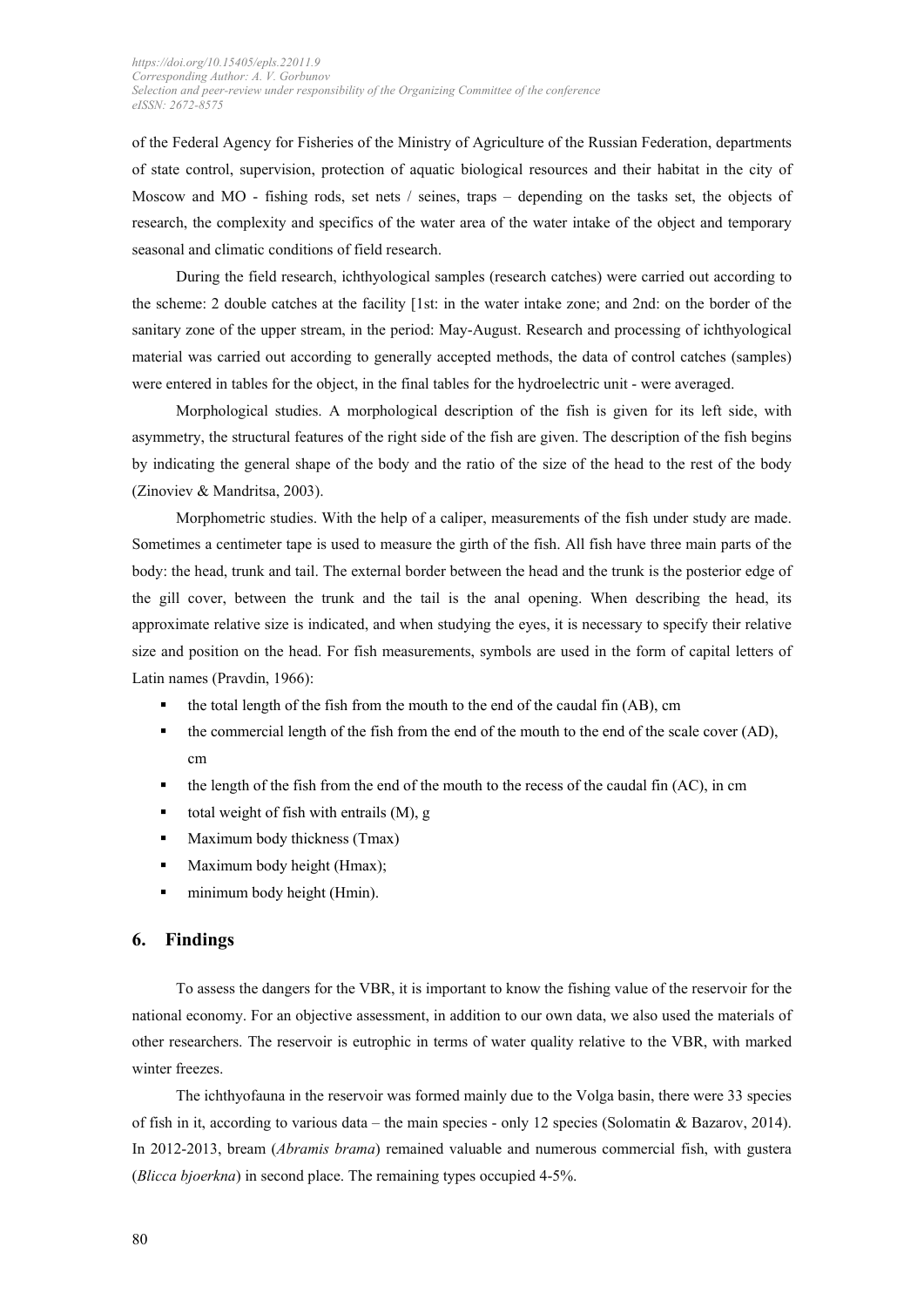According to the biomass, the basis of the Ivankovsky reservoir today is formed by 4 species: tyulka (*Freshwater tyulka*), bream (*Abramis brama*), roach (*Rulilus rutilus*) and gustera (*Blicca bjoerkna*). The control catches carried out showed that the ratio of fish in the pelagial of the Ivankovsky reservoir today is as follows: gustera (*Blicca bjoerkna*) – 35%, bream (*Abramis brama*) -34%, roach (*Rulilus rutilus*) - 14%, tyulka (*Freshwater tyulka*) – 7%, chehon (*Pelecus cultratus*) – 6% and other species - 4%.

During the control catches, the most significant numbers were present: tyulka (*Freshwater tyulka*) - in pelagial, bream (*Abramis brama*) and gaster (*Blicca bjoerkna*) - in the bottom horizon. In addition to the Freshwater tyulka, perch (*Perca fluviatilis*) and bleak (*Alburnus alburnus*) are common in pelagial, and river catfish (*Silurus glanis (L.)*) are common in bottom trawls. Below (Table 1) is the size composition of the main representative fish species recorded by us at the Ivankovsky reservoir in the area of the object of study.

**Table 1.** Average sizes of representative fish of the Ivankovsky reservoir in control net catches in the HPP zone

| Fish                                | Predominant group, cm | <b>Fraction</b> , % |
|-------------------------------------|-----------------------|---------------------|
| Tyulka ( <i>Freshwater tyulka</i> ) | $3,7-6,5$             | 80-85               |
| Bream ( <i>Abramis brama</i> )      | $19.0 - 29.0$         | $70 - 73$           |
| Gustera ( <i>Blicca bjoerkna</i> )  | 14.5-19.5             | 60-65               |

Studies conducted earlier (Solomatin & Bazarov, 2014) show that in the reservoir the dominant numbers are: in the pelagial – tyulka (Freshwater tyulka), and at the bottom – bream (Abramis brama) - Table 2.

| Fish                       | Average quantity in<br>pelagial, pcs | $\frac{0}{0}$ | <b>Average quantity</b><br>at the bottom, pcs | $\frac{6}{9}$ |
|----------------------------|--------------------------------------|---------------|-----------------------------------------------|---------------|
| Tyulka (Freshwater tyulka) | 191                                  |               |                                               |               |
| Gustera (Blicca bjoerkna)  |                                      |               | 25                                            | 10            |
| Bream (Abramis brama)      |                                      |               | 229                                           | 88            |
| Roach (Rutilus rutilus)    |                                      |               |                                               |               |
| Other types                | $\overline{\phantom{a}}$             |               |                                               |               |

**Table 2.** Density and ratio of species in control catches at the Ivankovsky reservoir 2013-2014

The ratio of tyulka (*Freshwater tyulka*) is 82% to the rest of the fish in the water column, and bream (*Abramis brama*) is almost 90% at the bottom. Therefore, the fish protection device designed at this facility should meet the requirements for the conservation of mainly tyulka (*Freshwater tyulka*) and bream (*Abramis brama*); in second place in terms of population density, there is a gustera (*Blicca bjoerkna*) in pelagial and near the bottom (7-10%).

Calculations of the biomass (kg) of 12 species and subspecies of fish were made in terms of 1 ha of the reservoir (Table 3). The maximum biomass in the pelagial is occupied by 3 species - gustera (*Blicca bjoerkna*), bream (*Abramis brama*) and roach (*Rulilus rutilus*), and only in the 4th place was the tyulka (*Freshwater tyulka*)-7.3% (0.4 kg/ha).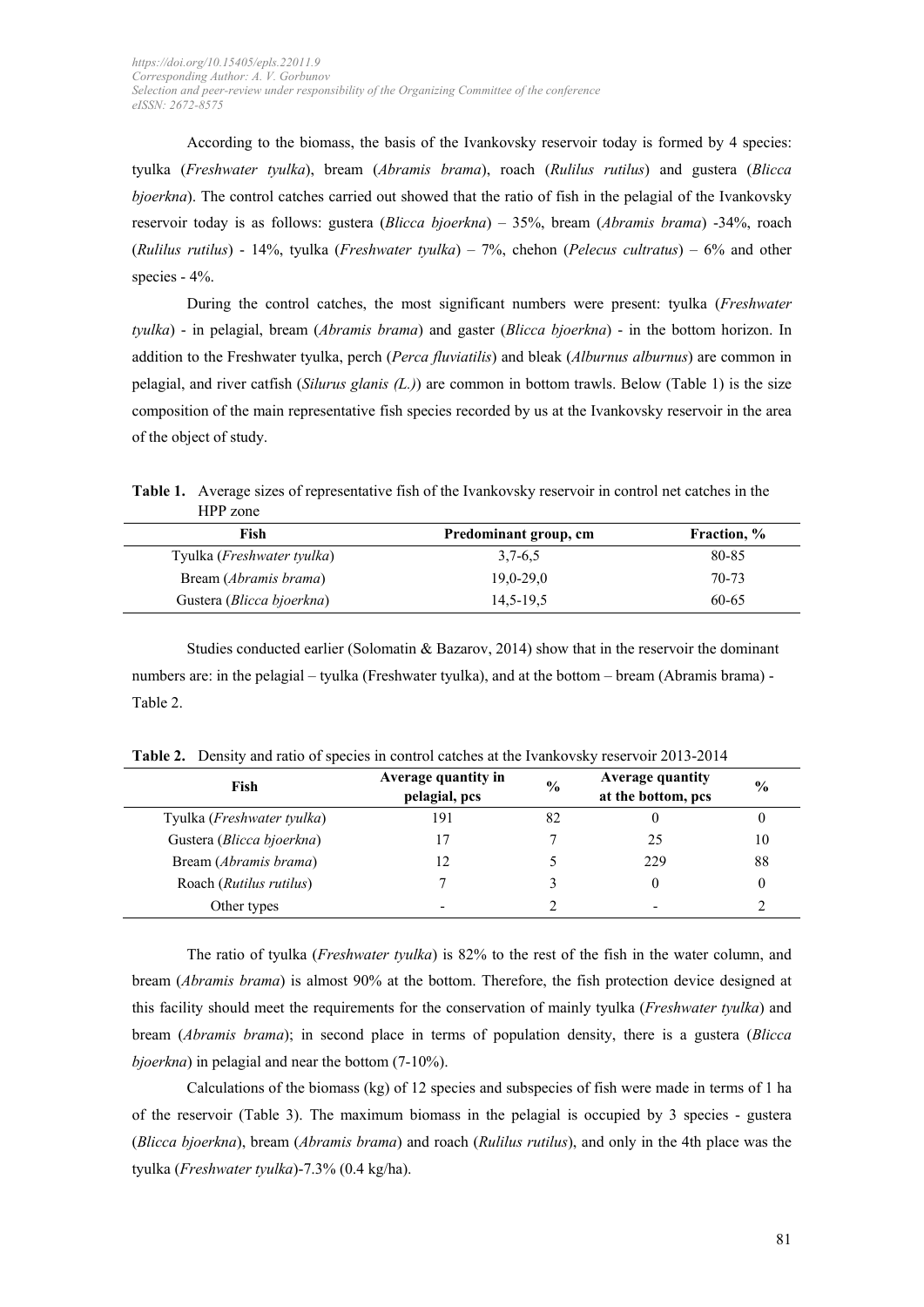| Fish                                | Ichthyomass in<br>pelagial, kg/ha | $\frac{0}{0}$ | Ichthyomass at the<br>bottom, kg/ha | $\frac{0}{0}$ |
|-------------------------------------|-----------------------------------|---------------|-------------------------------------|---------------|
| Tyulka ( <i>Freshwater tyulka</i> ) | 0,4                               | 7.3           |                                     |               |
| Bream (Abramis brama)               | 1,8                               | 32,0          | 67,6                                | 93,3          |
| Roach ( <i>Rutilus rutilus</i> )    | 0,7                               | 12,6          | 0,1                                 | 0,2           |
| Gustera (Blicca bjoerkna)           | 2,0                               | 36,2          | 3,0                                 | 4,2           |

**Table 3.** Ichthyomass of the main fish species of the Ivankovsky reservoir in the HPP zone

At different times of their life in reservoirs, fish occupy a particular ecological niche, depending on the type and age, which must be taken into account when designing the RZS. So, during the control fishing, it was found that bream (*Abramis brama*) – 93.3 (67.6 kg/ha) and a small amount of 4.2% (3 kg/ha) – gaster (*Blicca bjoerkna*) dominated at the bottom. With a total ichthyomass of 77.5 kg/ha, bottom fish products, despite the dominance of Freshwater tyulka, exceeded the biomass of fish living in the pelagial by more than 90%.

It should also be taken into account that it is quite difficult to prevent fish from entering the water intakes of HPP turbines and the spillways of the dam at the stages from caviar to fry. Juveniles can enter the water intakes of the GTS at different times of the day with seasonal rhythmicity. When determining the effectiveness of the RRS at this facility, it is necessary to be guided by the biologicalbehavioral and morphometric features, first of all, of the main representative species of VBR present within and on the border of the water intake area (Table 4): Tyulka (*Freshwater tyulka*), Bream (*Abramis brama*), Roach (*Rutilus rutilus*), Gustera (*Blicca bjoerkna*).

|                                  |                     |      |      |      | $\tilde{\phantom{a}}$ |      |              |
|----------------------------------|---------------------|------|------|------|-----------------------|------|--------------|
| Type of fish                     | Individuals,<br>pcs | ABcp | ACcp | ADcp | Mcp                   | Tmax | <b>H</b> max |
| Tyulka<br>(Freshwater tyulka)    | 190                 | 7.5  | 6,2  | 5,8  | 13,5                  | 0,8  | 2,5          |
| Gustera<br>(Blicca bjoerkna)     | 17                  | 26.9 | 23,4 | 22.0 | 235,0                 | 2,2  | 8,0          |
| <b>Bream</b><br>(Abramis brama)  | 12                  | 37,9 | 31,7 | 29,6 | 601                   | 1,7  | 11,4         |
| Catfish<br>(Silurus glanis (L.)) | 6                   | 39,1 | 37,2 | 36,9 | 397                   | 9,3  | 6,3          |

**Table 4.** Averaged data of biological and morphometric analysis of control samples of VBR in the vicinity of the water intake of the Ivankovskaya HPP (according to Pravdin, 1966)

Based on the analysis of all available and received data, as well as SP 101.13330.2012 (Ministry of Regional Development of the Russian Federation, 2012), at the Ivankovskaya HPP, having a head of 13 m, a ladder fish walker should be used, a fish lifter (hydraulic or mechanical) that is part of the pressure front of the hydraulic unit and a fish accumulator (stationary or floating) that is not part of the pressure front of the hydraulic unit with fishing vehicles equipped with atraumatic fishing gear.

In the case of using a different type of RSL structures, including those based on ecological and behavioral methods, it is necessary to be guided by the principles of three-stage protection of the VBR according to the "Input-action-output" scheme, using a multicomponent fish protection system as part of the RSL, including three main sequentially arranged functional elements:

input flow-forming;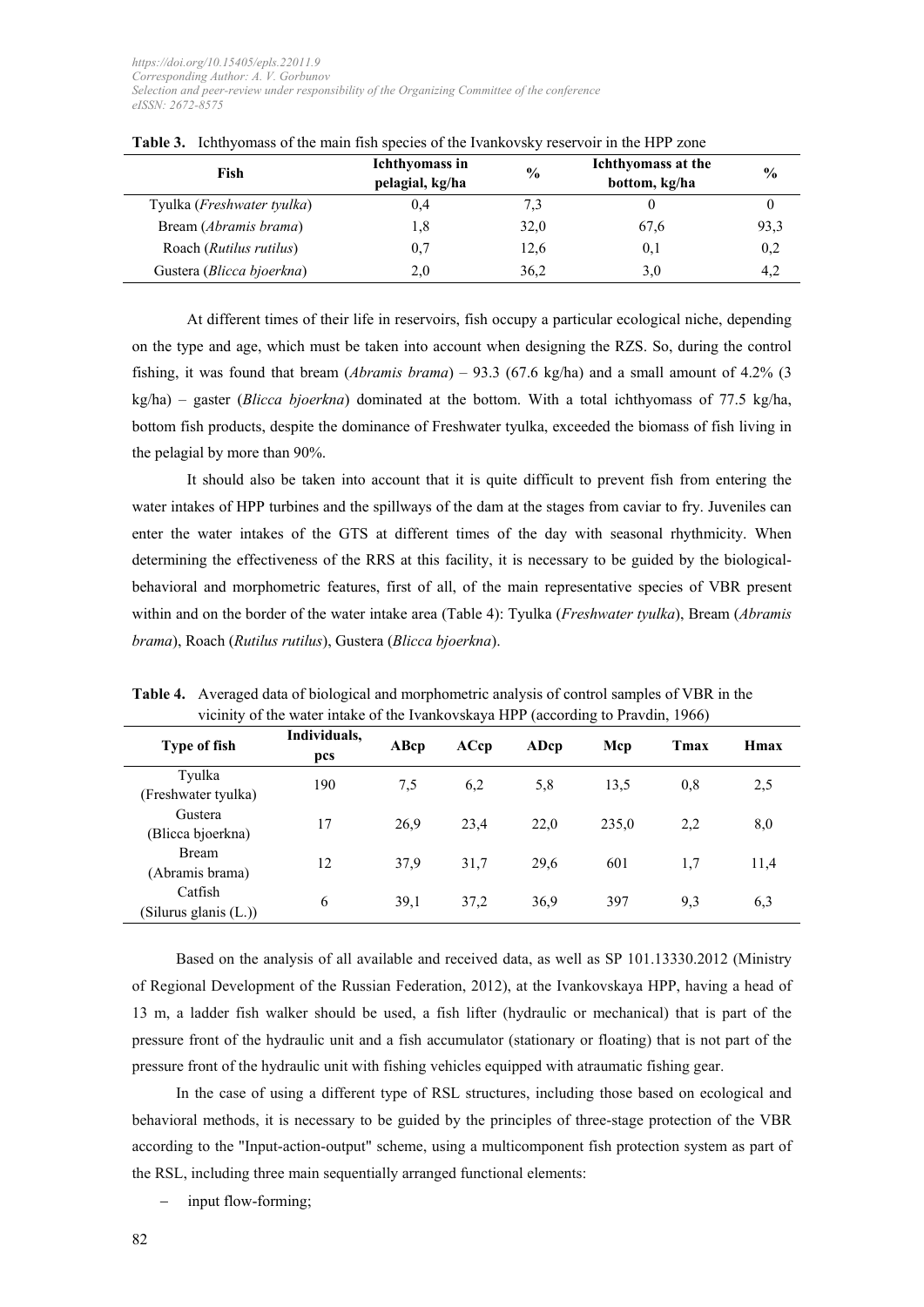- − working protective-water intake;
- − output fish outlet:
- additional auxiliary element (if appropriate): orienting, attracting, scaring.

As recommended alternative reds for this object, requiring, however, coordination and confirmation of effectiveness on the spot, we can recommend considering a comprehensive REDS with the use of ecological and behavioral methods of protection: air-bubble curtains, acoustic or electric fish barriers-focused primarily on fry and fish up to 20-30 mm, however, they should be combined with mechanical fish protection focused on larger objects more than 40 mm, which can be successfully used on large, water intakes.

When using ecological and behavioral methods of protection combined with a "water-air curtain", it is necessary to constructively provide for the use of an auxiliary fish drainage system that redirects the raised young into the transit stream. This fish protection system for effective operation will require engineering and technological solutions tied directly to this object and mandatory compliance with the parameters provided for by the design of the individual components of the RZ-system, the actual location of the placement, and the provided operating conditions.

#### **7. Conclusion**

The fish protection structure should include the following main functional elements: an input head, a fish passage path, devices for extinguishing excess flow energy in the fish passage path, an upper head with a counting device, a power supply unit. On water bodies of fisheries significance, including those with a diverse species composition of the ichthyofauna, and with a cascade arrangement of waterworks, it is mandatory to use fish-lifting structures, in other cases - fish-moving ones. The location of the RZ at the GTS facility, which have a capital character, is determined strictly by the project documentation, made in accordance with the requirements established for these facilities.

It is necessary to note special caution on the application of various systems and other principles on the capital GTS of the Russian Federation, which are not indicated in the joint venture 101.13330.2012, the projects and technologies being implemented of which must be approved for use by the Federal Agency for Fisheries of the Ministry of Agriculture of the Russian Federation (Rosrybolovstvo of the Ministry of Agriculture of the Russian Federation, 2013), since they are not approved and recommended by the set of rules for the design of the GTS. At the same time, their effectiveness for a particular object must be confirmed directly on the spot during operation and, if it does not meet the standard (the effectiveness of fish protection structures for fish with a size of 12 mm and above should be at least 70%), then the owner of the GTS has direct losses, with the subsequent design and creation of new, more effective ROMs (Federal Agency for Fisheries, 2009).

It is also advisable to implement preventive measures aimed at preventing fish and other aquatic biological resources from entering water intake structures by ecological landscape correction of local sections of the reservoir (Ivanov, 2021) - the creation of artificial reefs, depending on the hydrological characteristics of the water body, it is possible to use both bottom and pelagic reefs located in the characteristic layers and sections of the reservoir that are most attractive for fish.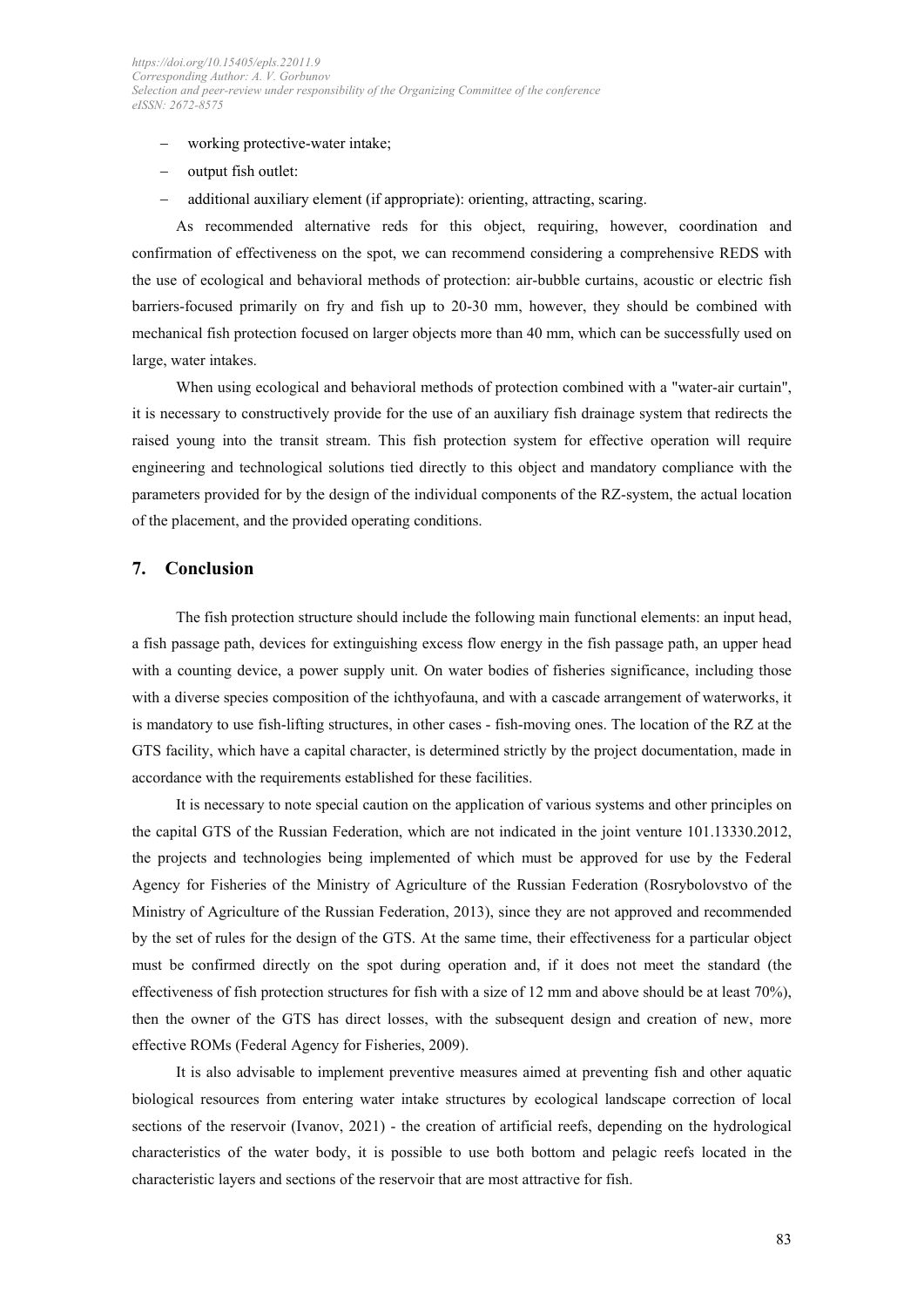The design of a multicomponent fish protection structure should be developed by combining individual interconnected and mutually complementary functional elements. From the variety of each of them, it is necessary to choose the most compatible structures with each other, the principles of joint action of which are most suitable for the conditions of a particular object. After that, combining the selected designs of functional elements within a three-component complex and supplementing them, if necessary, with auxiliary elements, it is necessary to make a design of a fish protection structure that is optimal for the conditions of a particular object.

#### **References**

- Abakumov, V. A. (2000). *Ivankovskoe reservoir. The current state and the problem of protection.*  Science.
- Federal Agency for Fisheries. (2009). *Order of the FAR No. 786. Instructions on the procedure for monitoring the effectiveness of fish protection devices and monitoring the death of fish at water intake facilities.* Rossiyskaya Gazeta.
- Gorbunnov, A. V., & Kozlov, A. V. (2019). *Fisheries hydraulic engineering. textbook for bachelors in the direction of "Aquatic bioresources and aquaculture". - M.: MGUTU, 2019. - 185c, 185.* MGUTU.
- Gorbunov, A. V., Gorbunov, O. V., Borodin, A. L., & Ridiger, A. V. (2013). Characteristic features of freshwater ichthyocenosis of a model reservoir of a regulated type. *The journal "Fisheries", 4*, 74- 77.
- Ivanov, A. A. (2021). A nature-like technology for protecting fish at a hydroelectric power station. *Proceedings of the All-Russian Research Institute of Hydraulic Engineering named after B. E. Vedeneev, 299,* 77-76.
- Mikheev, V. P., Bagrov, D. A., Mikheeva, I. V., & Pechenin, A. I. (2009). *Water bioresources of reservoirs of the watershed of the Moscow canal.* VNIIPRH.
- Ministry of Regional Development of the Russian Federation. (2011). *The Code of Rules of the Joint Venture 58.13330.2012. Hydraulic structures. The main provisions, with amendments and additions. from 20.10.2016*. Ministry of Regional Development of the Russian Federation, Order No. 623 of 29.12.2011.
- Ministry of Regional Development of the Russian Federation. (2012). *The code of rules of the Joint venture 101.13330.2012. SNiP 2.06.07-87 Retaining walls, navigable locks, fish-passing and fishprotection structures.* Ministry of Regional Development of the Russian Federation.
- Pravdin, I. F. (1966). *Guide to the study of fish* (ed. 4th revised and supplemented). (V. V. Deryagin, & P. A. Pokrovsky, Ed.). Food Industry.
- Rosrybolovstvo of the Ministry of Agriculture of the Russian Federation. (2013). Decree of the Government of the Russian Federation No. 384. On the approval of the FAR for the construction and reconstruction of capital construction facilities, the introduction of new technological processes and the implementation of other activities that affect the VBR and their habitat. M: FAR of the Ministry OF Agriculture OF the Russian Federation.
- Solomatin, Yu. I., & Bazarov, M. I. (2014). The density of the fish population and its species diversity in the channel areas of the Ivankovsky reservoir in 2012-2013. *The current state of bioresources of inland waters, T2,* 535-541.
- Terekova, I. A., & Terekov, A. S. (2017). Overview of the designs of the main types of fish protection devices. In *Collection of materials of the International scientific and practical Conference "New information technologies in science*". (pp. 133-137). International Research Agency.
- The Government of the Russian Federation. (2008). Resolution No. 569. Rules for coordinating the placement of economic and other objects, as well as the introduction of new technological processes that affect the state of aquatic biological resources and their habitat. *Collection of legislation of the Russian Federation, 31*, 3740, 10178-10180.